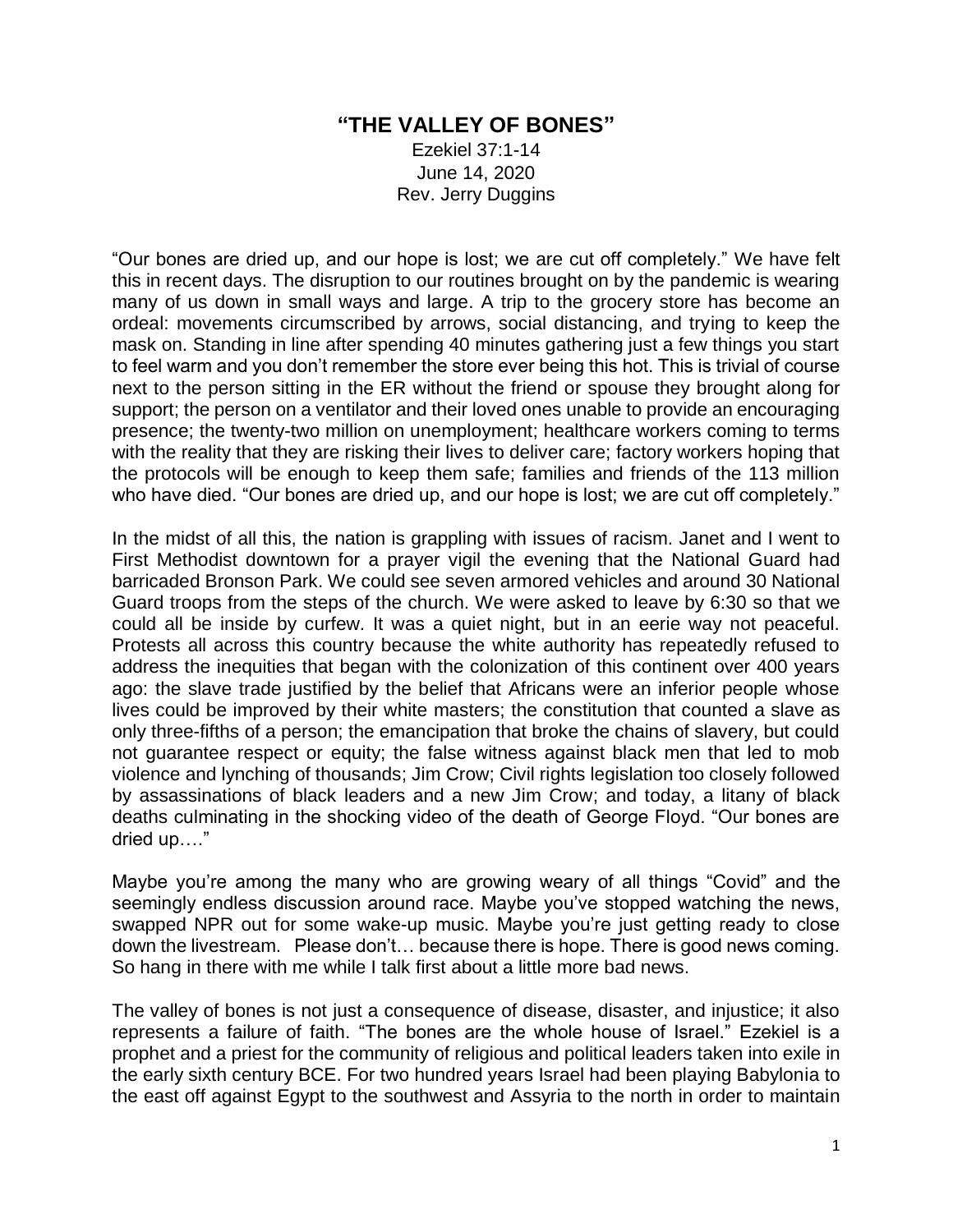their independence. But for the last twenty years Israel has been a vassal nation governed essentially by Babylonia. At the turn of the century, Babylonia had taken some Israelites from Jerusalem to the rural area outside the city of Babylon. There they were allowed to form communities and practice their faith.

Isaiah and numerous other prophets attribute this disaster to Israel's failure to follow God. They failed in executing justice for the poor. The failed to be wholly devoted to their God and strayed to the worship of false gods. But the community in exile is still trying when news of the ultimate disaster comes. The temple in Jerusalem is destroyed. Their faith to this point revolved around the temple. To imagine the swirl of emotions when this happened, think about your own feelings when the twin towers fell in New York. "Our bones are dried up…."

I heard Rev. Dr. Anna Carter Florence preach on this text several weeks ago. She outlined three sermons from the text and the first stops here in the valley of the bones. We are too quick to move on to resurrection before we have understood the bones. The church has been too quick, she said, to move on to hope before it has properly grieved.

The text opens with the hand of the Lord leading Ezekiel around and around and around the valley filled up with bones, bones that are dry, bones without the marrow, bones that have been that way for a long time. And if Ezekiel doesn't understand about the bones, God tells him: "These bones are the whole house of Israel." The bones are not about the oppressor nations. They have nothing to do with Babylonia, Egypt or Assyria. They have been in the valley for a long time. They are bones without marrow, bones that have lost their soul, bones without faith. The community has failed to practice faith, failed to follow the leading of the spirit, failed to receive the breath of God

Our bones are dried up. There is no temple to go back to. There is no going back. I've heard more sermons about what's wrong with the church since before I went to seminary than I care to think about. And every single one of them spends a little bit of time on the problem and moves quickly on to the solution. The church needs to be more savvy about advertising. The church needs to just preach the gospel and stay out of social justice issues. The church needs to engage more young people. The church needs to more open to change. It needs to knock on doors, do theology in the pub, be more intentional about feeding the hungry. There's nothing wrong with much of this, but if it doesn't look more closely at the bones, it doesn't quite understand.

The church's problem isn't demographic - too many old people and not enough young people. It isn't economic - not enough money to pay the pastor. I don't even want to be one of those people who are saying what's wrong with the church. It's not about any one individual or any one congregation. We all have shortcomings and failures. And it may be that we aren't even in this valley of dry bones. But it feels like we are, like maybe we've lost a piece of soul.

I feel like we haven't loved our neighbor as well as we might, loved one another as Jesus loves us. I feel like we've feared the stranger rather than becoming a community that